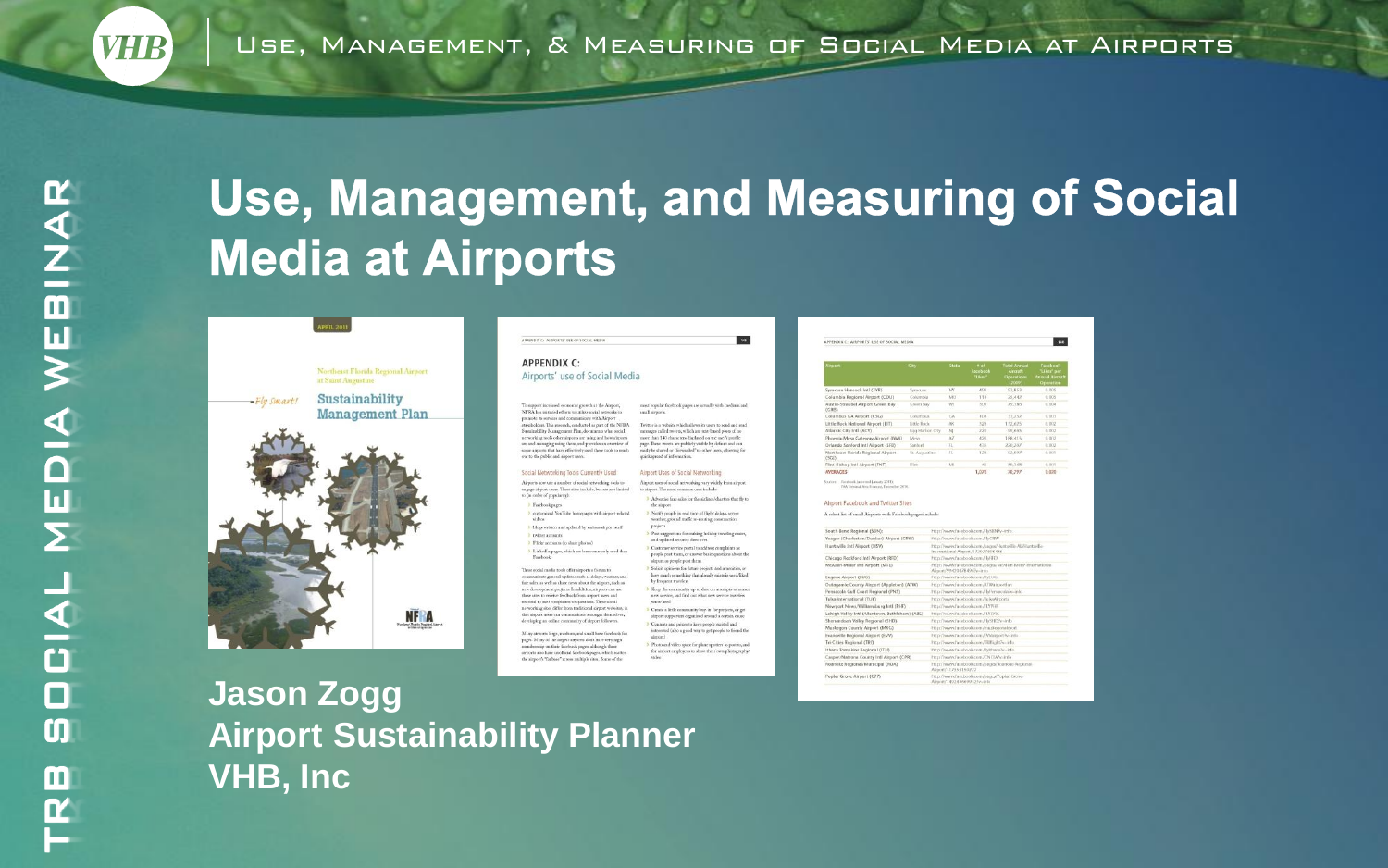# **Northeast Florida Regional Airport at St. Augustine Sustainability Management** Plan (April 2011)



| APPENDIX.C: AIRPORTS' USE OF SOCIAL MEDIA                                                                                                                                                                                                                                                                                                                                                                 | 345                                                                                                                                                                                                                                                                                                                                                |
|-----------------------------------------------------------------------------------------------------------------------------------------------------------------------------------------------------------------------------------------------------------------------------------------------------------------------------------------------------------------------------------------------------------|----------------------------------------------------------------------------------------------------------------------------------------------------------------------------------------------------------------------------------------------------------------------------------------------------------------------------------------------------|
| <b>APPENDIX C:</b>                                                                                                                                                                                                                                                                                                                                                                                        |                                                                                                                                                                                                                                                                                                                                                    |
| Airports' use of Social Media                                                                                                                                                                                                                                                                                                                                                                             |                                                                                                                                                                                                                                                                                                                                                    |
| To support increased economic growth at the Airport,                                                                                                                                                                                                                                                                                                                                                      | most pupular facebook pages are actually with medium and                                                                                                                                                                                                                                                                                           |
| NFRA has initiated efforts to utilize social networks to                                                                                                                                                                                                                                                                                                                                                  | small sirports.                                                                                                                                                                                                                                                                                                                                    |
| promote its services and communicate with Airport<br>stakeholders. This research, conducted as part of the NFRA<br>Sunitability Mangeesent Plan, documents what social<br>networking tools other airports are using and how airports<br>are and managing using them, and provides an oversiew of<br>some sirports that have effectively used these tools to reach<br>out to the public and aleport users. | Twitter is a website which allows its users to send and read<br>messages called resees, which are tear-based poets of no<br>more than 140 characters displayed on the user's profile<br>page. These tweets are publicly visible by default and can<br>easily be shared or "forwarded" to other users, allowing for<br>quick spread of information. |
| Social Networking Tools Currently Used                                                                                                                                                                                                                                                                                                                                                                    | Airport Uses of Social Networking                                                                                                                                                                                                                                                                                                                  |
| Airports now use a number of social networking tools to                                                                                                                                                                                                                                                                                                                                                   | Airport uses of social networking vary widely from airport                                                                                                                                                                                                                                                                                         |
| eagage aiment users. These sites include, but are not limited                                                                                                                                                                                                                                                                                                                                             | to airport. The most common uses include:                                                                                                                                                                                                                                                                                                          |
| to (in order of popularity).                                                                                                                                                                                                                                                                                                                                                                              | > Advertise fare sales for the airlines/charters that fly to                                                                                                                                                                                                                                                                                       |
| Facebook pages                                                                                                                                                                                                                                                                                                                                                                                            | the sirport                                                                                                                                                                                                                                                                                                                                        |
| > customized YouTube homepages with airport-related<br>videos<br>2. Mogs written and updated by various sisport staff<br>P PASSAGE ACCOUNTS                                                                                                                                                                                                                                                               | > Nonfy people in seal time of flight delays, severe<br>weather, ground traffic re-routing, construction<br>projects<br>3 Post suggestions for audcing holiday traveling easier,<br>and updated security directives                                                                                                                                |
| 3 Flickr accounts (to share photos)                                                                                                                                                                                                                                                                                                                                                                       | > Customer service portal to address complaints as                                                                                                                                                                                                                                                                                                 |
| > LinkedIn pages, which are less commonly used than                                                                                                                                                                                                                                                                                                                                                       | people post them, or answer basic questions about the                                                                                                                                                                                                                                                                                              |
| Farebook                                                                                                                                                                                                                                                                                                                                                                                                  | sirport as people post them.                                                                                                                                                                                                                                                                                                                       |
| These social media tools offer airports a forum to                                                                                                                                                                                                                                                                                                                                                        | > Solicit opinions for future projects and amenities, or                                                                                                                                                                                                                                                                                           |
| communicate general updates such as delays, weather, and                                                                                                                                                                                                                                                                                                                                                  | how much something that already exists is used liked.                                                                                                                                                                                                                                                                                              |
| fare sales, as well as share news about the sirport, auch as                                                                                                                                                                                                                                                                                                                                              | by frequent travelers                                                                                                                                                                                                                                                                                                                              |
| new development projects. In addition, nitports can use                                                                                                                                                                                                                                                                                                                                                   | > Keep the community up to date on attempts to attract                                                                                                                                                                                                                                                                                             |
| these sites to receive feedback from signort users and                                                                                                                                                                                                                                                                                                                                                    | new service, and find out what new service travelers                                                                                                                                                                                                                                                                                               |
| respond to user complaints or questions. These social                                                                                                                                                                                                                                                                                                                                                     | wan/and                                                                                                                                                                                                                                                                                                                                            |
| networking sites differ from traditional sitport websites, in                                                                                                                                                                                                                                                                                                                                             | > Create a little community buy-in for projects, or get                                                                                                                                                                                                                                                                                            |
| that airport users can communicate amongst themselves,                                                                                                                                                                                                                                                                                                                                                    | airport supporters organized around a orman cause.                                                                                                                                                                                                                                                                                                 |
| developing as online community of airport followers.                                                                                                                                                                                                                                                                                                                                                      | 3 Contrata and prizes to keep people stelled and                                                                                                                                                                                                                                                                                                   |
| Many signors large, medium, and small have facebook fan                                                                                                                                                                                                                                                                                                                                                   | interested (also a good way to get people to friend the                                                                                                                                                                                                                                                                                            |
| pages. Many of the largest airports don't have very high                                                                                                                                                                                                                                                                                                                                                  | siepist)                                                                                                                                                                                                                                                                                                                                           |
| membership on their facebook pages, although these                                                                                                                                                                                                                                                                                                                                                        | > Photo and video space for plane spotters to post to, and                                                                                                                                                                                                                                                                                         |
| airports also luste unofficial facebook pages, which scatter                                                                                                                                                                                                                                                                                                                                              | for aimort employees to show their own photographs'                                                                                                                                                                                                                                                                                                |
| the airport's "Imbase" across multiple sites. Some of the                                                                                                                                                                                                                                                                                                                                                 | sideo                                                                                                                                                                                                                                                                                                                                              |

|                                                                                                                                                                                                                                                                                                                                       |                  |                      |                                                                         |                                                             | ٠                                                  |
|---------------------------------------------------------------------------------------------------------------------------------------------------------------------------------------------------------------------------------------------------------------------------------------------------------------------------------------|------------------|----------------------|-------------------------------------------------------------------------|-------------------------------------------------------------|----------------------------------------------------|
| Airport.                                                                                                                                                                                                                                                                                                                              | <b>City</b>      | State                | # of<br>Facebook<br>"Likes"                                             | <b>Total Annual</b><br>Aircraft<br>Operations<br>(2009).    | Facebook<br>"Likes" per<br>Annual Air<br>Operation |
| Syracuse Hancock Intl (SYR)                                                                                                                                                                                                                                                                                                           | Synacuse:        | NY                   | 499                                                                     | 97.853                                                      | n.ms                                               |
| Columbia Regional Airport (COU)                                                                                                                                                                                                                                                                                                       | Columbia         | MO                   | 118                                                                     | 25,642                                                      | 0.065                                              |
| Austin Straubel Airport Green Ray<br>(CRIS)                                                                                                                                                                                                                                                                                           | <b>Ghuen Bay</b> | w                    | 300                                                                     | 79,386                                                      | 0.004                                              |
| Columbus CA Airport (CSG)                                                                                                                                                                                                                                                                                                             | Columbus         | CA                   | 104                                                                     | 33, 252                                                     | 0.003                                              |
| Little Rock National Airport (LIT)                                                                                                                                                                                                                                                                                                    | Little Rock      | $\Delta E$           | 3.28                                                                    | 112,625                                                     | 0.002                                              |
| Atlantic City Intl (ACY)                                                                                                                                                                                                                                                                                                              | East Harbor City | N                    | 226                                                                     | 99.665                                                      | 0.002                                              |
| Phoenix-Mesa Gateway Airport (IWA)                                                                                                                                                                                                                                                                                                    | Meia             | A2                   | 420                                                                     | 188.415                                                     | 0.092                                              |
| Orlando Sanford Intl Airport (SFB)                                                                                                                                                                                                                                                                                                    | Sentimi          | 71.                  | 435                                                                     | 220,207                                                     | 0.002                                              |
| Northeast Florida Regional Airport<br>(SGD)                                                                                                                                                                                                                                                                                           | St. Augustine    | FL:                  | 128                                                                     | 97.597                                                      | 0.001                                              |
| Flint-Bishop let! Airport (FNT)                                                                                                                                                                                                                                                                                                       | Tire.            | M                    | 45                                                                      | 59,368                                                      | 0.001                                              |
| <b>AVERAGES</b>                                                                                                                                                                                                                                                                                                                       |                  |                      | 1.076                                                                   | 70.797                                                      | 0.020                                              |
| Airport Facebook and Twitter Sites<br>A select list of small Airports with Fatebook pages include:                                                                                                                                                                                                                                    |                  |                      |                                                                         |                                                             |                                                    |
|                                                                                                                                                                                                                                                                                                                                       |                  |                      |                                                                         |                                                             |                                                    |
| South Bend Regional (SBN):                                                                                                                                                                                                                                                                                                            |                  |                      | http://www.facebook.com/FlySBN/v-info<br>fitter//www.facebook.com/FbCRW |                                                             |                                                    |
|                                                                                                                                                                                                                                                                                                                                       |                  |                      |                                                                         | http://www.facebook.com/pages/Huntedle-AL/Huntsvlle-        |                                                    |
|                                                                                                                                                                                                                                                                                                                                       |                  |                      | International-Almost/172077608486<br>http://www.facebook.com/FMFD       |                                                             |                                                    |
|                                                                                                                                                                                                                                                                                                                                       |                  |                      | Argon/994203784947v-info                                                | http://www.facebook.com/pages/McAlien-Miller-International- |                                                    |
|                                                                                                                                                                                                                                                                                                                                       |                  |                      | http://www.facebook.com/fbEUG                                           |                                                             |                                                    |
|                                                                                                                                                                                                                                                                                                                                       |                  |                      | http://www.facabook.com/A?Waisportlan                                   |                                                             |                                                    |
|                                                                                                                                                                                                                                                                                                                                       |                  |                      | Mitr.//www.lacabook.com/EbPersacola?v-irdo.                             |                                                             |                                                    |
|                                                                                                                                                                                                                                                                                                                                       |                  |                      | http://www.facebook.com/TulsaAirports.                                  |                                                             |                                                    |
| Yeager (Charleston/Dunbar) Airport (CRW)<br>Huntsville Intl Airport (HSV)<br>Chicago Rockford Inti Airport (RFD)<br>McAllen-Miller Intl Airport (MFE)<br>Eugene Airport (EUG)<br>Outagamie County Airport (Appleton) (ATW)<br>Pensacola Gulf Coast Regional (PNS)<br>Tulsa International (TUL)<br>Newport News/Willamsburg Intl (PHF) |                  |                      | http://www.facabook.com/FLYPHF                                          |                                                             |                                                    |
|                                                                                                                                                                                                                                                                                                                                       |                  |                      | http://www.facebook.com/E1YIV16.                                        |                                                             |                                                    |
|                                                                                                                                                                                                                                                                                                                                       |                  |                      | http://www.facabook.com/FfrSHD?v=info.                                  |                                                             |                                                    |
| Lehigh Valley Inti (Allentown/Bethlehem) (ABE)<br>Shenandoah Valley Regional (SHD)<br>Muskegon County Airport (MKG)                                                                                                                                                                                                                   |                  |                      | http://www.facebook.com/muskoponshyort                                  |                                                             |                                                    |
| Evansville Regional Airport (EVV)                                                                                                                                                                                                                                                                                                     |                  |                      | http://www.facibook.com/li.Wairport?v~info.                             |                                                             |                                                    |
| Tri-Cities Regional (TRO                                                                                                                                                                                                                                                                                                              |                  |                      | http://www.facebook.com/TRIfight?evinfo                                 |                                                             |                                                    |
|                                                                                                                                                                                                                                                                                                                                       |                  |                      | http://www.facebook.com/flyithaca?v=info                                |                                                             |                                                    |
| Ithaca Tomakins Regional (ITH)<br>Casper/Natrons County Intl Airport (CPR)                                                                                                                                                                                                                                                            |                  |                      | http://www.licrkeek.com/CNCAPv-info                                     |                                                             |                                                    |
| Roanoke Regional/Municipal (ROA)<br>Poplar Grove Airport (C77)                                                                                                                                                                                                                                                                        |                  | Airport/317553150222 | http://www.facebook.com/pages/Poplar.Grove-                             | http://www.facebook.com/pages/lloanoke-Regional-            |                                                    |

▶ Overall project first in an FAA Sustainability Pilot Program ►*Airports' Use of Social Media* presented as an Appendix ▶ Purpose: Document tools being used, how they are managing and using them, and short case studies.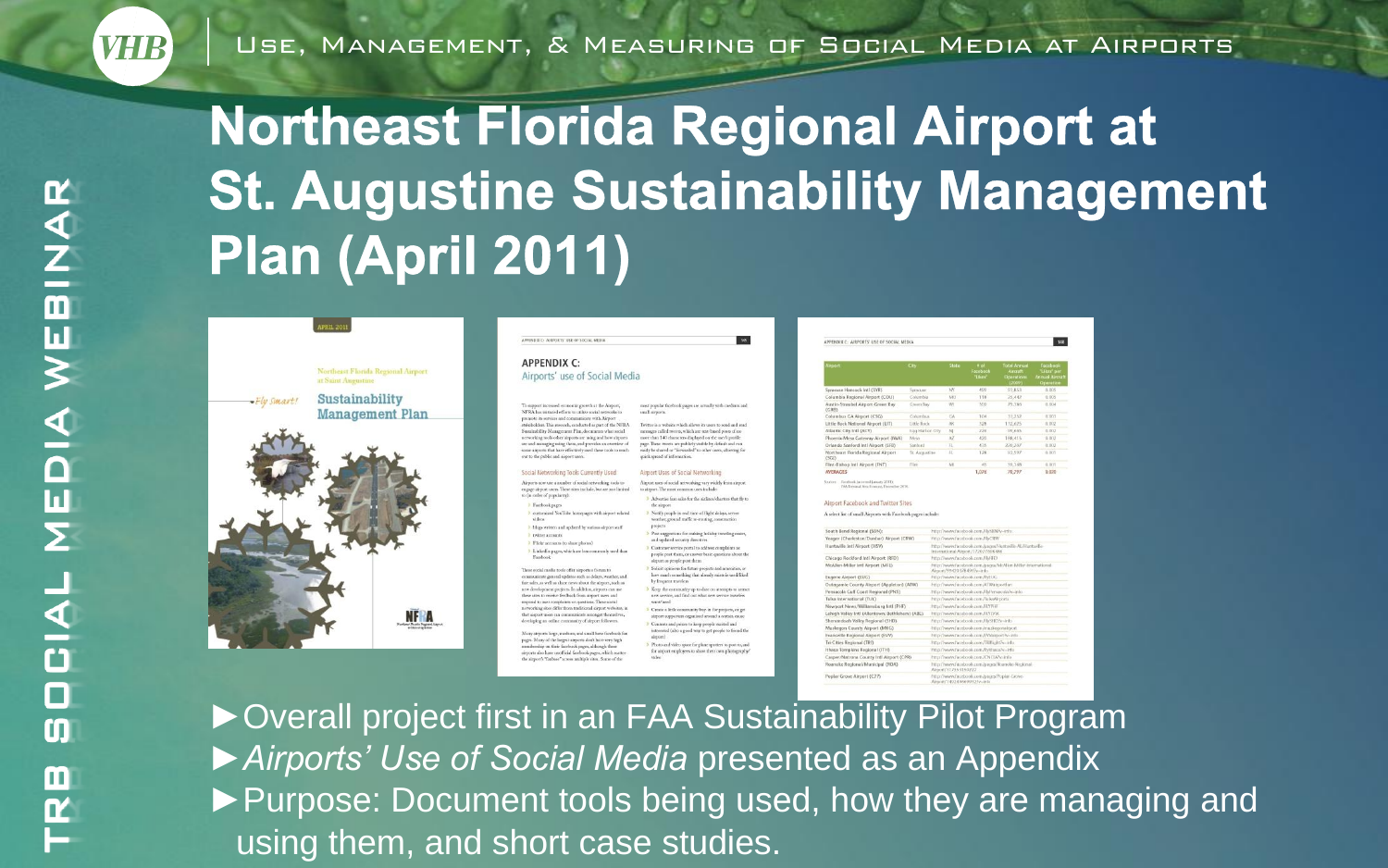## **Social Networking Tools Currently Used**

#### ►Facebook pages

- ►customized YouTube homepages with airport-related videos
- ►blogs written and updated by various airport staff
- ►twitter accounts
- ►Flickr accounts (to share photos)
- ►LinkedIn pages, which are less commonly used than Facebook
- ►Large, medium and small airports all participate
- ▶ Scattering of fanbase across unofficial pages
- ►Links on website, logos & tags on business cards, e-mail signature

**VHR**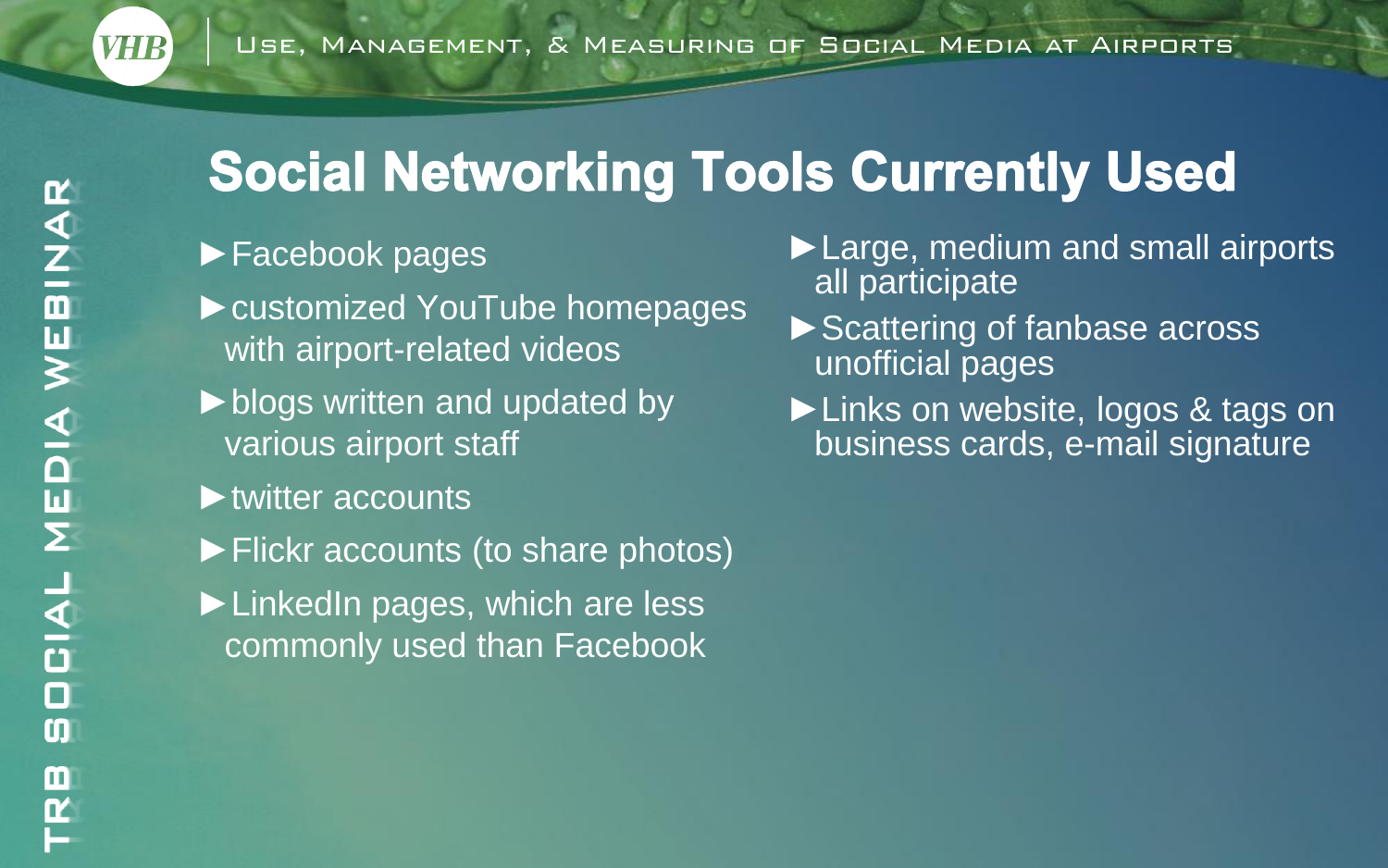## **Airport Uses of Social Networking**

- ►Fare Sales / boosting service ►Notify people in real time ►Post suggestions ►Customer service portal ►Solicit opinions for future projects something that already exists
- ►Building support & excitement: Updates on attempts to attract new service
- ►Route Development: Find out what new service travelers want/need
- ►Projects: Create community buy-in
- ►Contests and prizes
- ►Photo and video space

**So how does this differ from an airport website?**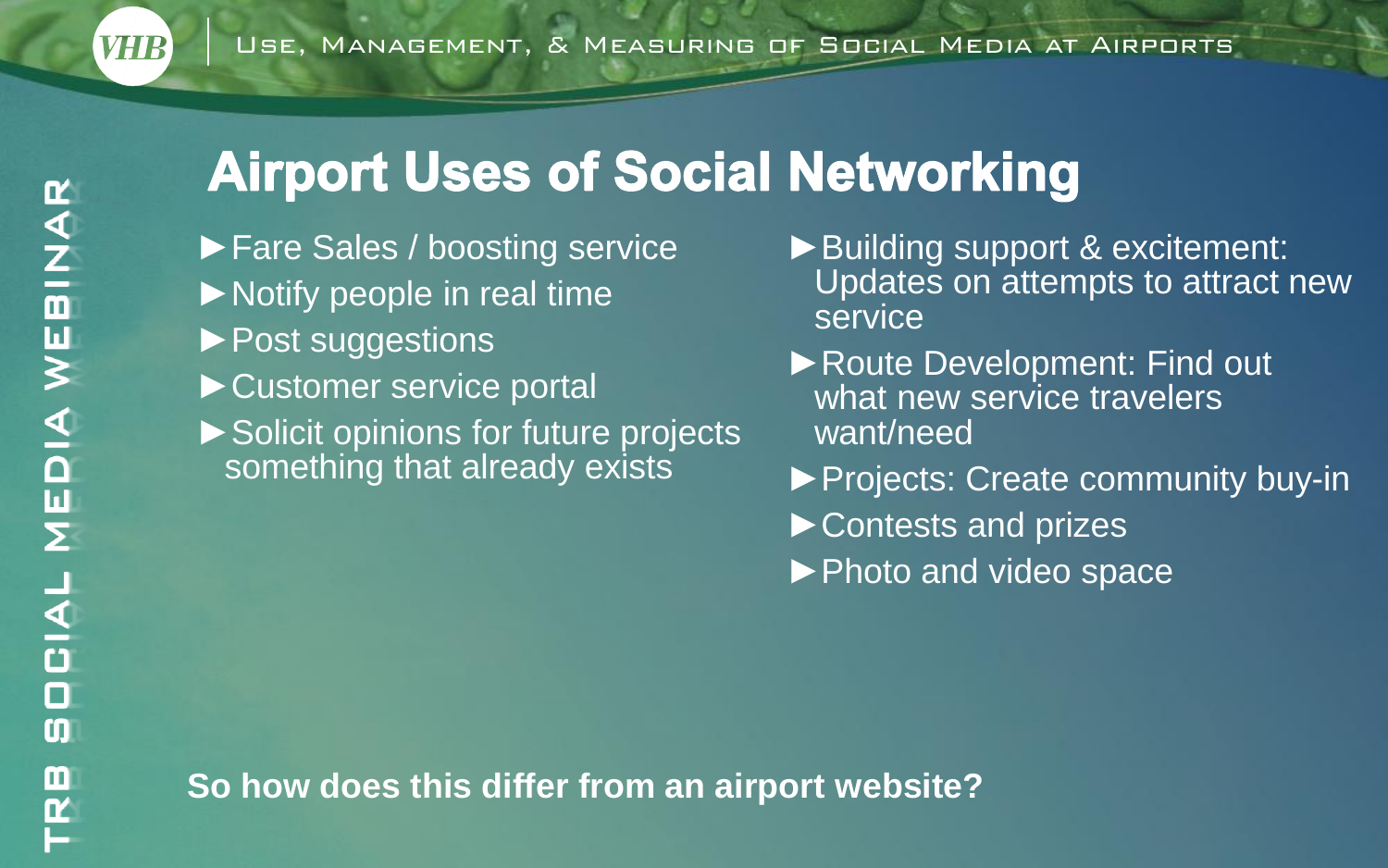## **Management of Airport Social Networking**

Strategies differ based on size and resources:

- ▶ Assign administrative staff
- ►Create a dedicated team from a diverse set of departments
- ►Hiring dedicated employee or intern
- ► Assigning duties to someone on marketing or customer service team
- ►Important: Set expectations: Note on the site page when it is monitored

**VHR**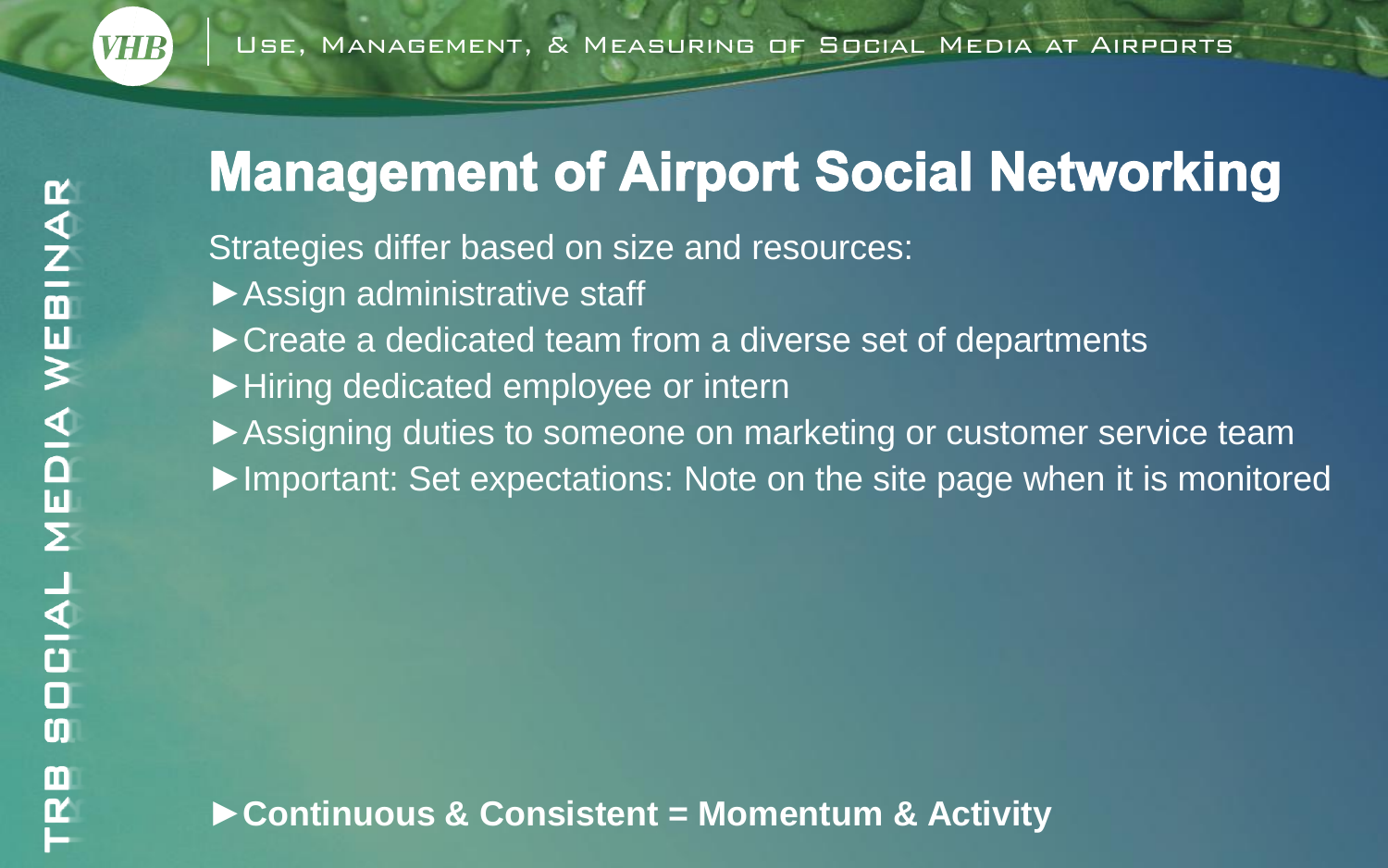# WEBINAR MEDIA **DCIAL**  $\boldsymbol{\mathsf{C}}$ TRB

**VHR** 

## **Small Airport Examples**

#### ►**Akron-Canton**

■ 17,000 Facebook likes, active wall – customer service

#### ►**Pensacola Gulf Coast**

**Answer questions, fare sales** 

### ►**McGhee-Tyson Knoxville**

■ 2,400 likes, 18 photo galleries, 2 videos, despite being a small airport

## ►**Plattsburgh, NY**

- In the process of attracting more commercial service.
- **Participation from the local** community, which allows the Airport gauge the needs of the community.

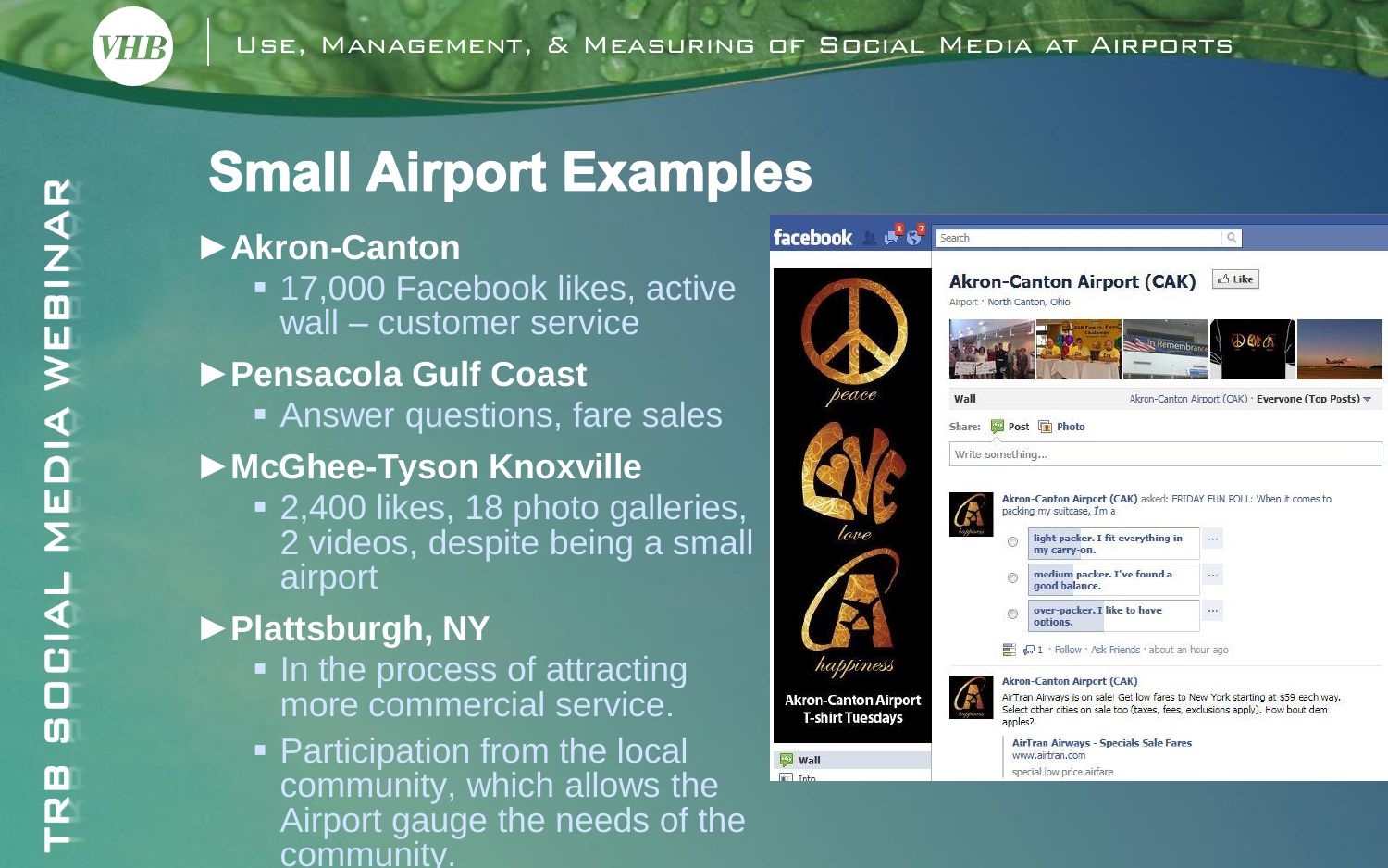## **3 Case Studies**

#### ►**San Diego International**

- Most comprehensive strategy
- 5 icons on its homepage for Facebook, Flickr, Twitter, YouTube, text msg alerts
- "ambassaBlog"
- **Blog features quest bloggers**
- **Created team of young, savvy,** dedicated, passionate employees
- **Newspaper article with** interview on examiner.com

#### ►**Cleveland-Hopkins Airport**

- **31,000 Facebook likes**
- Very active wall with users posting videos, photos
- **12 photo albums, 5 videos, 76** photos by users, 61 user notes
- **ELinkedIn**



*VHR*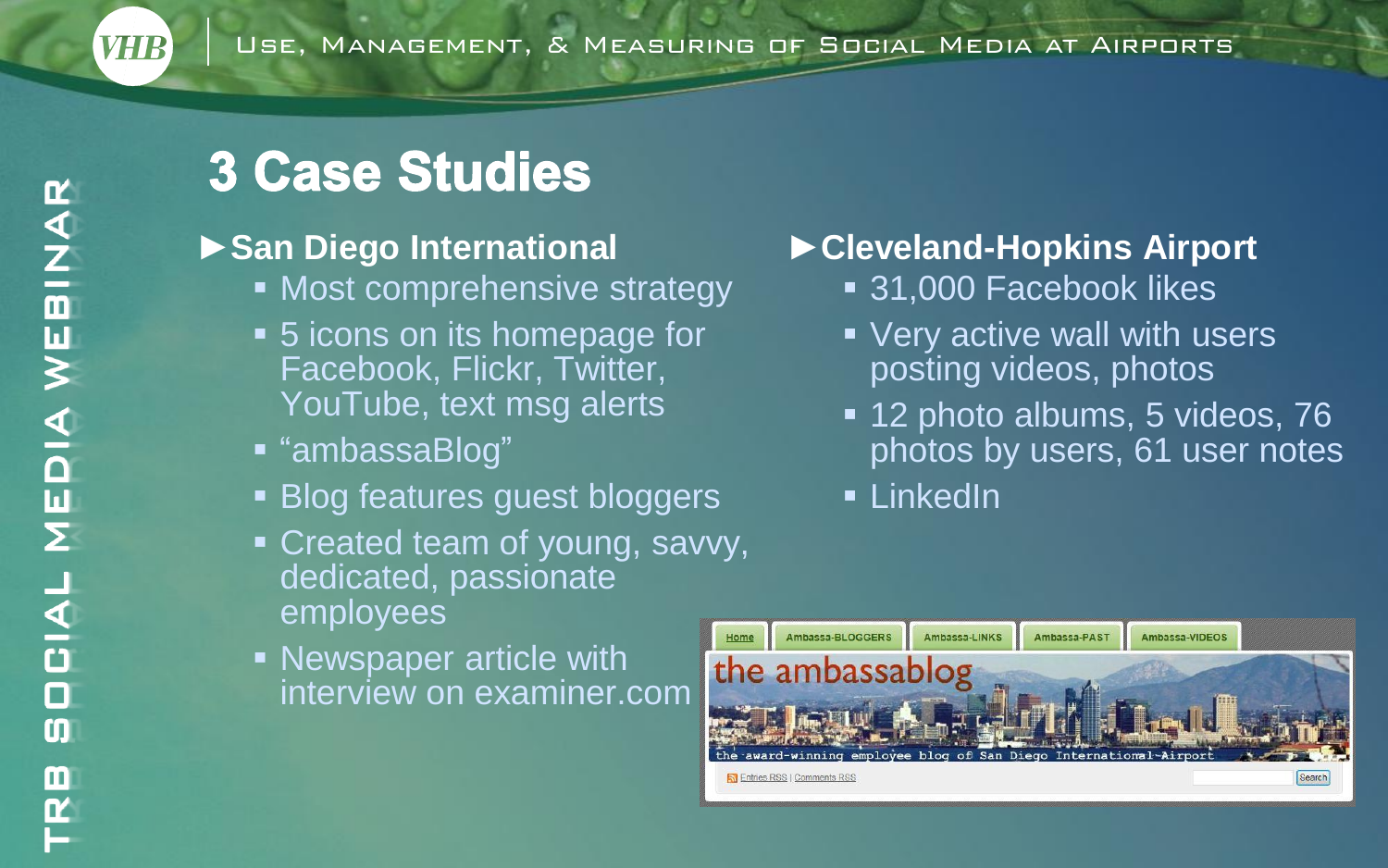## **3 Case Studies**

#### ►**Harrisburg International**

- **Very popular Facebook page**
- **Example 2** Lengthy blog with slideshows
- Custom YouTube page: "Harrisburg Observation Deck"
- **LinkedIn page**
- **Twitter updates**





*VHIB*